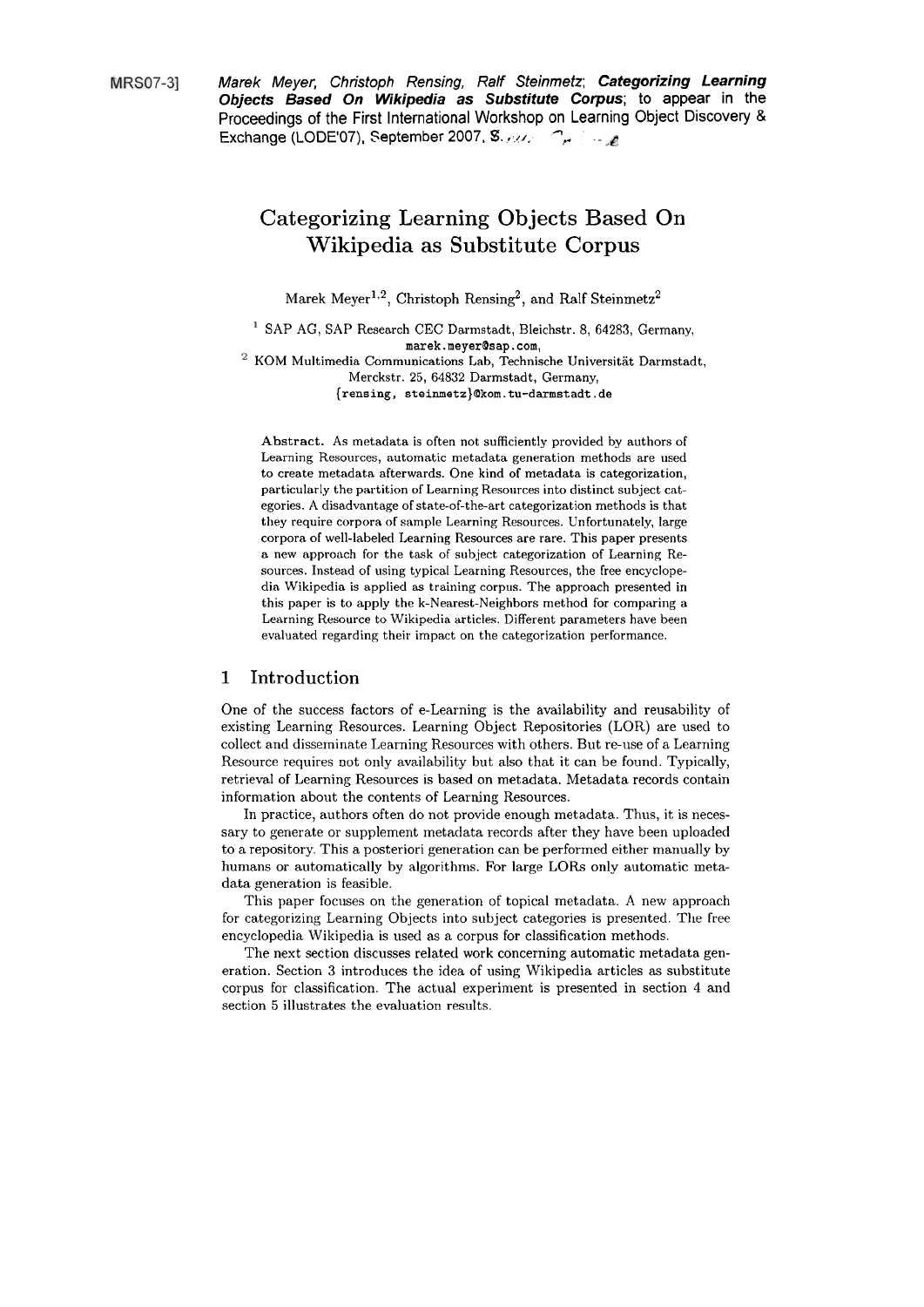### **2 Autornatic Metadata Generation**

Metadata generation is a field of research that has been heavily worked on in the recent years. There are many approaches for metadata generation for documents in general [l] and for Learning Resources in particular **[2].** Metadata generation methods can be classified by the type of metadata to generate, by the sources that are used, by the required prerequisites and the applied methods. A framework for automatic metadata generation has been proposed by Cardinaels et al. [3].

Possible target metadata types are for example content-related metadata (such as title, keywords and categories) , process-related metadata (author, creation date, version) or didactical metadata (learning objective, target group, difficulty, activity level). Sources for metadata generation strongly depend on the target metadata types. Content-related metadata requires to analyze the contents of a document, whereas process metadata, such as author and creation date can be obtained from the authoring environment [4].

The focus of this paper is the generation of topical metadata, in particular categorization by subject. Subject categorization can be divided into domainrestricted and Open domain categorixation. Domain-restricted category systems are used for repositories or communities with a limited scope of topics (e.g. only Learning Resources about Mathematics and Computer Science), whereas open domain category systems try to cover any possible topic (e.g. the category systems of public libraries).

A typical solution to classification tasks is to apply machine learning methocls. Machine learning methods train classifiers with a set of sample objects, for which the correct category assignment is known. Exemplary methods are support vector machines, Bayes classifiers, k-Nearest-Neighbors classifiers or decision tree learners [5]. Using machine learning methods for classifying Learning Resources has one drawback. These methods require a corpus of training samples; for each category several samples are needed for achieving good results. But a large enough training corpus is most oken not available when establishing new repositories.

# **3 Wikipedia as Substitute Corpus**

As described in the previous section, the application of machine learning methods for classifying Learning Resources requires to have a test corpus at hand. For each supported category there have to be several sample objects in order to achieve a good classification performance. In the area of Learning Object Repositories, an adequate corpus is often not available. In particular for Open domain LORs repositories that accept Learning Resources about any topic  $-$  a training corpus is missing. And even for restricted domain repositories the manual creation of a training corpus causes a high effort.

The underlying idea of this paper is the usage of an encyclopedia as a substitute corpus. The free encyclopedia Wilcipedia (61 has been chosen **as** data source, because a database dump is downloadable for free. In an earlier experiment, the suitability of Wikipedia has been tested [7]. In addition, Gabrilovich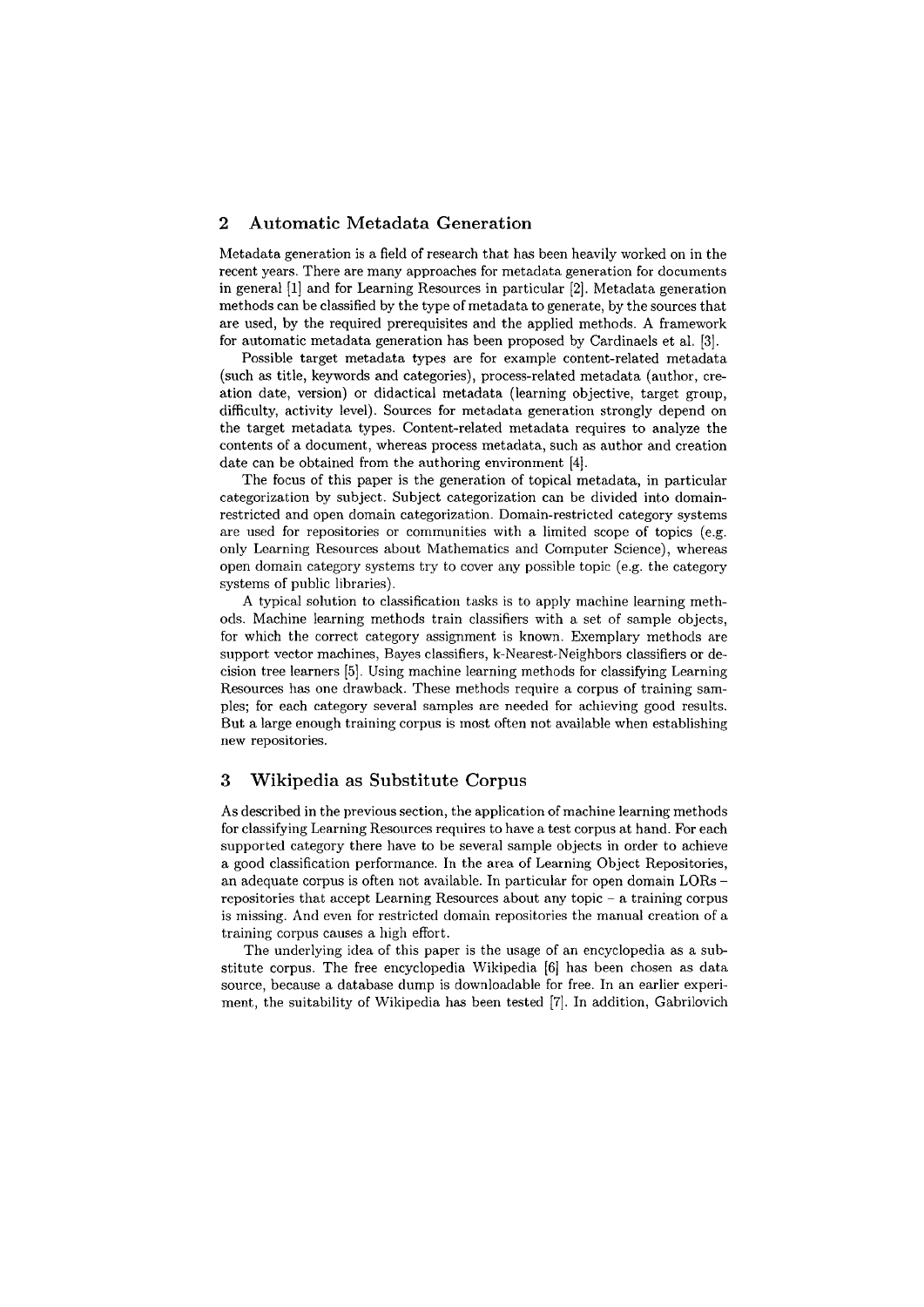and Markovitch have shown that Wikipedia can also be used for improving classification in other areas than e-Learning [8]. The basic approach is to transform all Wikpedia articles into a word vector representation. Learning Resources are also mapped to word vectors and compared to the article vectors; articles, which are very close to the Learning Resource vector are assumed to cover a similar topic.

Categorization requires a category system from which the labels for each object are taken. Many repositories already provide a category system (or catalog). Wikipedia also has a category system, into which all articles are organized. In general, the categories present in Wikpedia are very comprehensive and wellbalanced. The categories of Wikipedia are a Consensus of many subject matter experts. Thus, for open-domain repositories the Wikipedia categories may be adopted as category system. In total the German Wikipedia contains aboiit 41,000 categories, tlie English version has even more. The Wikipedia category system is modeled as a directed acyclic graph. Each category contains links to one or multiple more generic categories.

The basic idea of using Wikipedia articles as corpus is to use all articles, which belong to a particiilar category, as training samples for that category. Different machine learning algorithms may be used in principle. However, the total amount of categories and articles imposes special requirements on the applied methods. When all categories are used, memory consumption and calculation complexity become lirniting factors for the choice of classifiers. Because of these limits, the k-Nearest-Neighbors (kNN) approach has been chosen for the experiments, which are described in this paper. A kNN classifier compares an object to classify in a vector space inodel to the training objects. The k nearest objects are used to determine the category of the input vector.

# **4 Experiment** Setup

An experiment has been performed for evaluating the performance of the described approach. This experiment is supposed to result in a quantitative evaluatiori, whereas [7] only provided **a** qualitative statement. Another expected outcome is an evaluation of different parameters of the method.

First of all, classification can be performed either as single-label or multilabel assignment. Single-label classification requires that each object belongs to exactly one category. Multi-label classification allows objects to belong to several categories. The present paper applies single-label classification.

The hierarchical structure of the category system makes classification and evaluation **n** complex task [9]. There are different approaches for hierarchical classification and evaluation. The classifier may either ignore the hierarchy (flat classificatiori) or involve the structiire into the decision. **A** typical approach for hierarchy-aware classification is to classify top-down one hierarchy level after the other. At each hierarchy level two classifiers are employed: a local classifier decides on a given hierarchy level to which subcategory an object belongs. A second classifier determines if the object belongs to a subcategory at all or if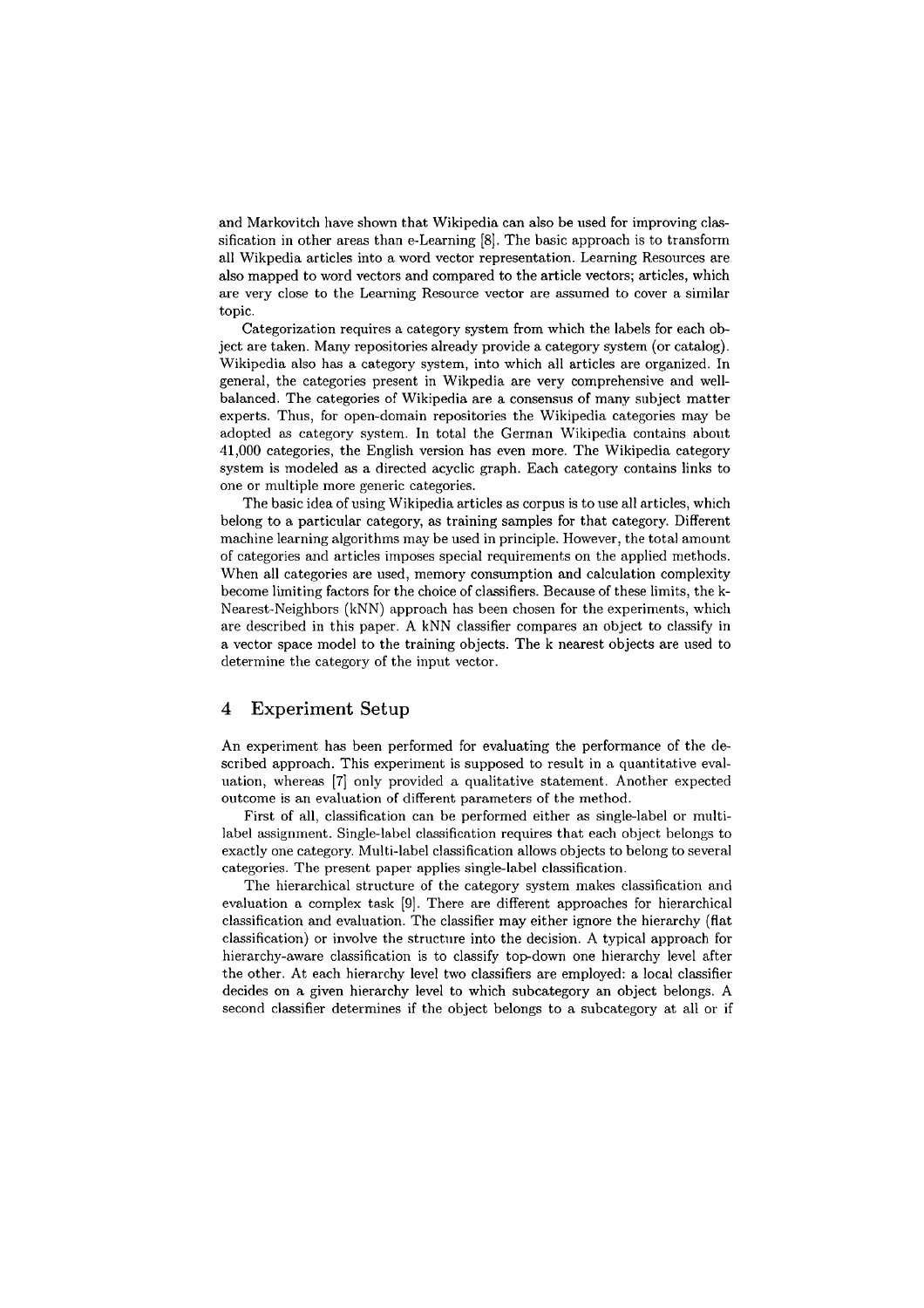recursion ends [10]. The experiments in this paper are performed with both the flat classification and a variation of the hierarchical approach. A method called hierarchical propagation (HP) starts with flat classification but also recursively contributes to the ranking of more generic categories. A propagation rate value controls how strong this contribution is.

A set of 100 Learning Resources from the k-Med project [ll] serve as test set. These Learning Resources are web-based training courses from the area of medical science. All 100 courses were manually classified for having reference labels. Each Learning Resource is assigned to exactly one category.

The implemented classification method is based on the k-Nearest-Neigbors approach. The text of each Learning Resource to classify is transformed into a word vector. This word vector is compared to the word vectors of all Wikipedia articles. Different similarity measures for vector spaces are known, which may produce differing results. Hence, different similarity measures have to be evaluated for their usefulness. According to the kNN method the k most similar articles are used for determining the classification of a Learning Resource.

The experiment has two goals. The first goal is to test the feasibility of the classification approach. **A** second goal is to determine how the method can be optimized. For the second goal, four parameters are varied and optimized. The four parameters are as follows.

- Feature selection (used words)
- Similarity measures in word vector space
- $-$  k-Value for k-Nearest-Neighbors method
- Method for mapping articles to a category

The first parameter is feature selection. Each Learning Resource contains many different words, which can be used for classification. However, some very frequent words, such as "a", "the" or "are" have no or even negative influence on the classification performance. Some very rare terms could also compromise the results. For the experiments seven different word lists are used. One contains all stemnied words that occur in any Wikipedia article. The remaining six word lists are combinations of high frequency pruning and low frequency prunirig. For low frequencies either all terms are used or only those, which occur in at least. three articles. High frequencies are cut above document frequencies of 200,000, 100,000 and 50,000.

As second parameter different similarity measures are applied for comparing documerits in vector space. The four similarity measures are cosine similarity, Jaccard similarity coefficient, binary Dice's coefficient and overlap coefficient. The cosine similarity is based on the TF-IDF weighting, whereas the other three measures work on binary values [5].

A further parameter is the k value for the kNN method.  $k$  is instantiated with the values 1, 3, 5, 10, 20 and 30.

The last parameter is the applied classification method that maps from a set of articles to the most probable category. Two different methods are used: flat classification and hierarchical propagation (HP). Flat classification ignores the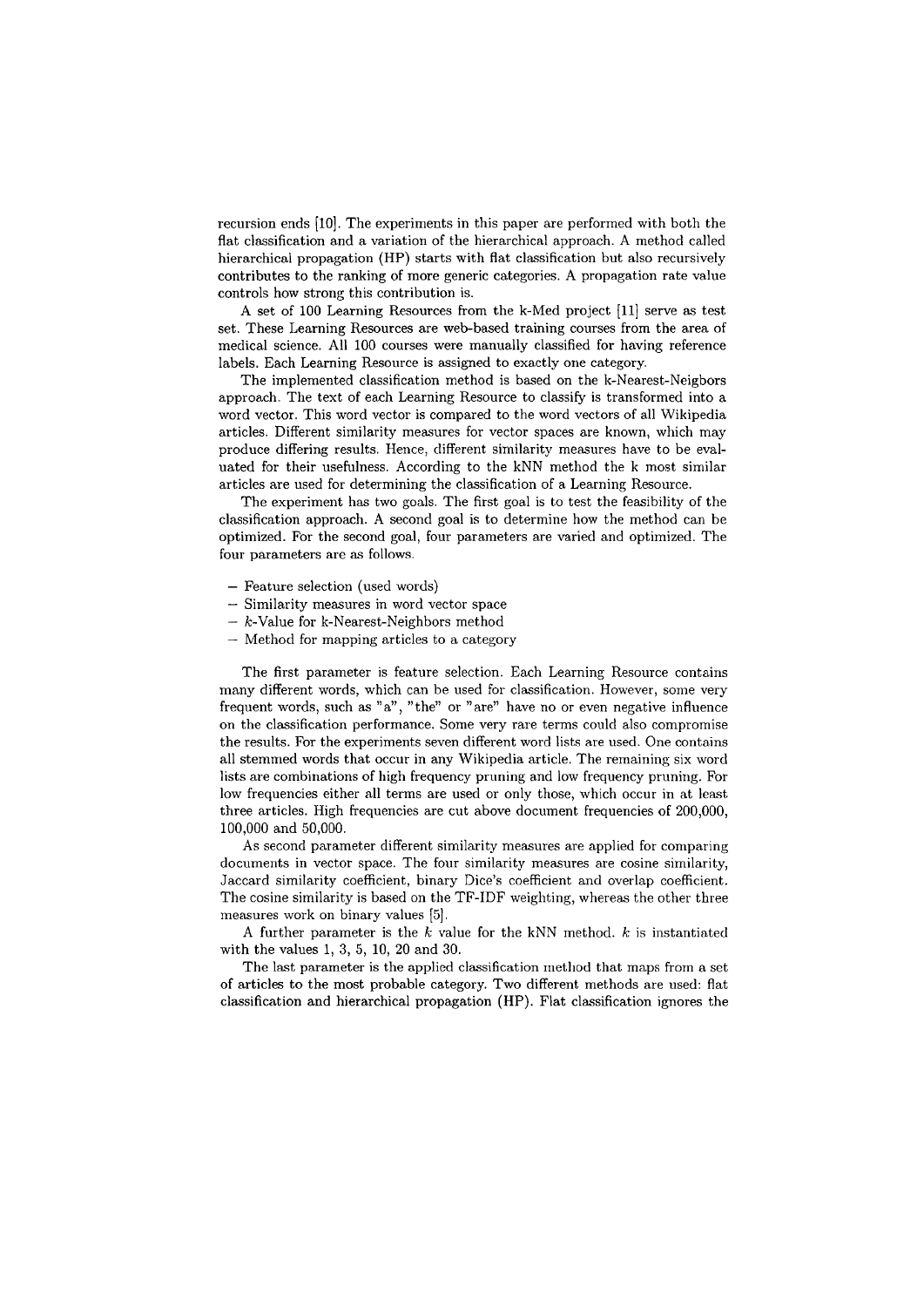hierarchical structure of the category system and simply determines the category, to which most of the k articles immediately belong. Hierarchical propagation, on the other hand, also considers the more generic categories of an article. Each article of the kNN set recursively propagates the occurrence to its superior categories multiplied with a propagation rate *p.* Four different values for p are tested: 0.2, 0.3, 0.5 and 0.7.

The performance of a classifier can be measured in different ways. The most common measures in machine learning are accuracy, precision and recall. Accuracy is an overall value that indicates how many objects are assigned to the correct category. Precision and recall are calculated separately for each category. The precision value tells how many of the objects classified for a particular category are correct. Recall indicates how many objects that are known to belong to a category are correctly classified to that category by the classifier.

In the case of hierarchical classes, these values are not adequate, **as** they do no take into account generalization ancl specialization of categories, as well as sibling relationships [10]. Consider for example a Learning Resource about *passenger cars.* If the categorization algorithm proposes the category *cars,* this not the expected result, but on the other hand not completely wrong. Thus, the performance evaluation of this paper is based on two different measures. The first one is a simple accuracy value, which is the percentage of Learning Resources which have been classified exactly into the correct category. A second measure is the so called average category link distance (CLD). For each Learning Resource the distance between the classified category and the nominal category is calculated; the distance is defined here as number of edges in the category graph. The average of all link distances is calculated for all parameter combinations. The CLD measure has been chosen because it is easy to implement. More sophisticated measures are, for instance, Resnik's information content [12] or the category similarity of Sun and Lim [10].

#### **5 Experimental Evaluation**

The experiment was performed as described in the previous section. For all combinations of the four parameters the resulting classification were evaluated according to two basic measures: the average category link distance (CLD) and direct accuracy (percentage of objects with CLD of 0). In some cases a classifier could not classify a Learning Resource, for instance because the determined articles belong to no category. In this case, a category link distance could not be calculated. Therefore, a derived measure has been introduced: a second CLD value (CLD 2) is calculated only of tangible categories.

A first matrix analyzes which combination of word list (feature selection) and similarity measure performs best. Table 1 presents the performance values for all combinations of word lists and similarity measures. The performance values aggregate the results of all combinations of the remaining two parameters, listing the minimum of CLD values and the maximum of accuracy values. Obviously, the cosine measure significantly outperforms the other similarity measures, no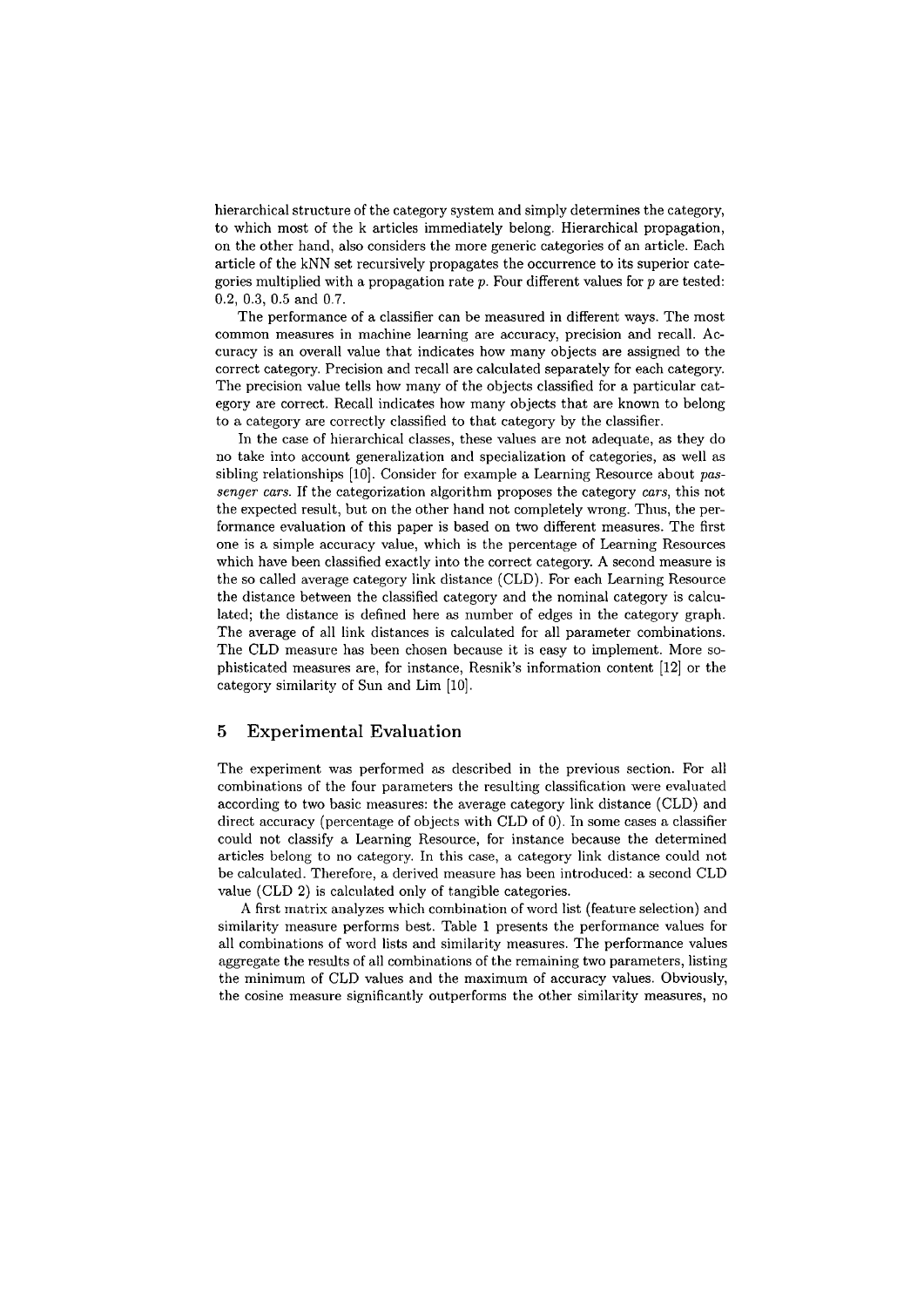matter which word list is used. Regarding the effect of different word lists, the low frequency pruning predominantly improves the results. Cutting high frequency terms also causes improvements. But the optimal word lists differs between the similarity measures. In any case, pruning terms with a document frequency above 200,000 pays off.

| simil.  | performance  | all   |      |       | 1-50k 1-100k 1-200k 3-50k |      |      | $3-100k$ $3-200k$ |
|---------|--------------|-------|------|-------|---------------------------|------|------|-------------------|
| measure | indicator    | terms |      |       |                           |      |      |                   |
| cosine  | min CLD      | 1.24  | 1.10 | 1.14  | 1.19                      | 1.09 | 1.05 | 1.08              |
|         | min CLD 2    | 1.19  | 1.10 | 1.14  | 1.19                      | 1.09 | 1.05 | 1.08              |
|         | max Accuracy | 57%   | 60%  | 59%   | 58%                       | 61%  | 62%  | 62%               |
| jaccard | min CLD      | 1.76  | 1.48 | 1.65  | 1.75                      | 1.49 | 1.66 | 1.66              |
|         | min CLD 2    | 1.76  | 1.48 | 1.65  | 1.75                      | 1.49 | 1.66 | 1.66              |
|         | max Accuracy | 35%   | 43%  | 40%   | 37%                       | -43% | 39%  | 37%               |
| dice    | min CLD      | 1.76  | 1.48 | 1.65  | 1.75                      | 1.49 | 1.66 | 1.66              |
|         | min CLD 2    | 1.76  | 1.48 | 1.65  | 1.75                      | 1.49 | 1.66 | 1.66              |
|         | max Accuracy | 35%   | 43%  | 40%   | 37%                       | 43%  | 39%  | 37%               |
| overlap | min CLD      |       |      |       |                           |      |      |                   |
|         | min CLD 2    | 3.79  | 3.62 | 3.67  | 3.74                      | 3.45 | 3.62 | 3.55              |
|         | max Accuracy | $2\%$ | 3%   | $7\%$ | $4\%$                     | 3%   | 6%   | 3%                |

Table 1. Evalution for similarity measures and feature selection.

As Table 1 has shown, the combination of the cosine similarity measure and a word list with document frequencies between three and 100,000 provide best results. Table 2 displays the performance of the different category mapping methods, given that similarity measure and word list are set to these values. The results are again aggregated over all values of  $k$ . The numbers of Table 2 indicate that the flat classification approach performs best.

Table 2. Evalution for similarity measures and feature selection.

| perf. indicator | flat.  | $HP-0.2$ | $HP-0.3$ | $HP-0.5$ | $HP-0.7$ |
|-----------------|--------|----------|----------|----------|----------|
| min CLD         | ۔ 05ء  | 1.22     | 1.27     | 2.84     | 3.75     |
| min CLD 2       | 1.05   | 1.17     | 1.21     | 1.86     | 3.39     |
| max Accuracy    | $32\%$ | 56%      | 54%      | 33%      | 4%       |

Finally, Table **3** shows the performance of the kNN classifier for different values of k. The optimal parameters from the previous tables (cosine similarity measure, 3-100k word list and flat classification) are used for this evaluation. What can be learned from the table is that for values up to 10 the problem of uncategorized articles negatively impacts the results. A  $k$  of 20 performed best in the given case. However, if uncategorized articles were removed before the whole process, smaller values of  $k$  could perform better. For a larger  $k$ , the accuracy decreased again.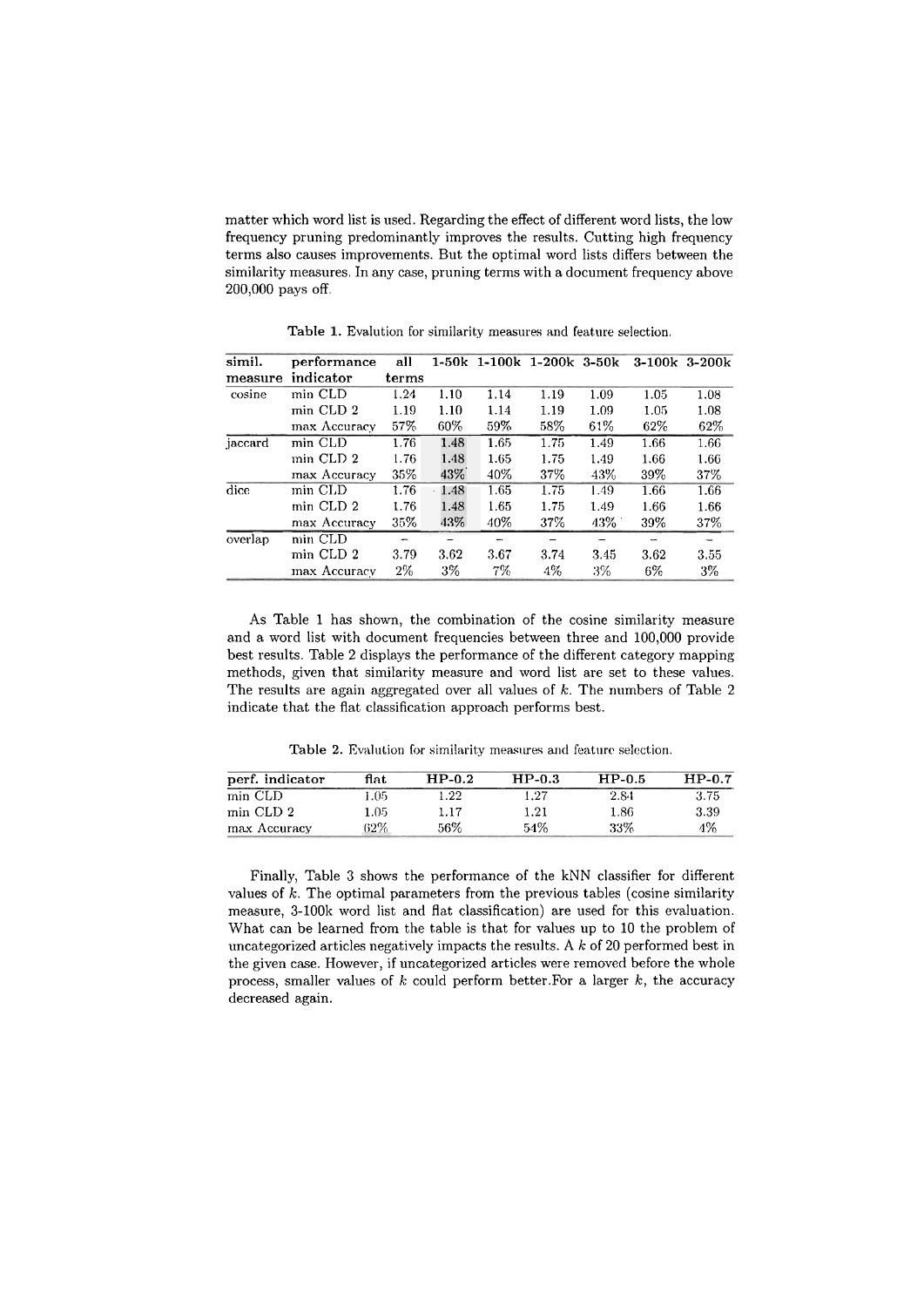Table 3. Evalution for similarity measures and feature selection.

| perf. indicator  | $k$ =1 | $k = 3$ | к≔5                      | $k = 10$ | $k=20$ | $k$ =30 |
|------------------|--------|---------|--------------------------|----------|--------|---------|
| CLD              |        |         | $\overline{\phantom{a}}$ | $\sim$   | 1.05   | 1.23    |
| CLD <sub>2</sub> | 1.59   | 1.51    | 1.54                     |          | 1.05   | 1.23    |
| Accuracy         | 24%    | 39%     | 45%                      | 58%      | 62%    | 55%     |

The best result has been produced by a combination of the cosine similarity measure, a word list with document frequencies between **3** and 100,000, flat classification and a *k* value of 20. This combination achieved an accuracy of 62% regarding only perfect matches. In average, the determined categories were about 1.05 links in the category graph away from the nominal category. The distribution of category link distances for this parameter combination is illustrated in Fig. 5.



Fig. 1. Distribution of Category Link Distances

# **6 Conclusions**

This paper has evaluated if encyclopedic articles are suitable as a substitute corpus for the classification of Learning Resources. The k-Nearest-Neighbors method has been applied on Wikipedia articles as sample objects and the Wikipedia category System **as** classes. The experimental results have shown that the ap proach is feasible. An accuracy of 62% could be achieved with the chosen methods and parameters. Furthermore, the average deviation from the nominal category was 1.05 edges in the category graph. Different similarity measures, feature selections and further parameters have been evaluated. The cosine similarity in combination with a pruning of very rare and very frequent terms offered the best performance.

Obviously, the presented approach works only for mainly text-based Learning Resources. While for speech a transcript might be used as text source, the presented method is not applicable to images and videos.